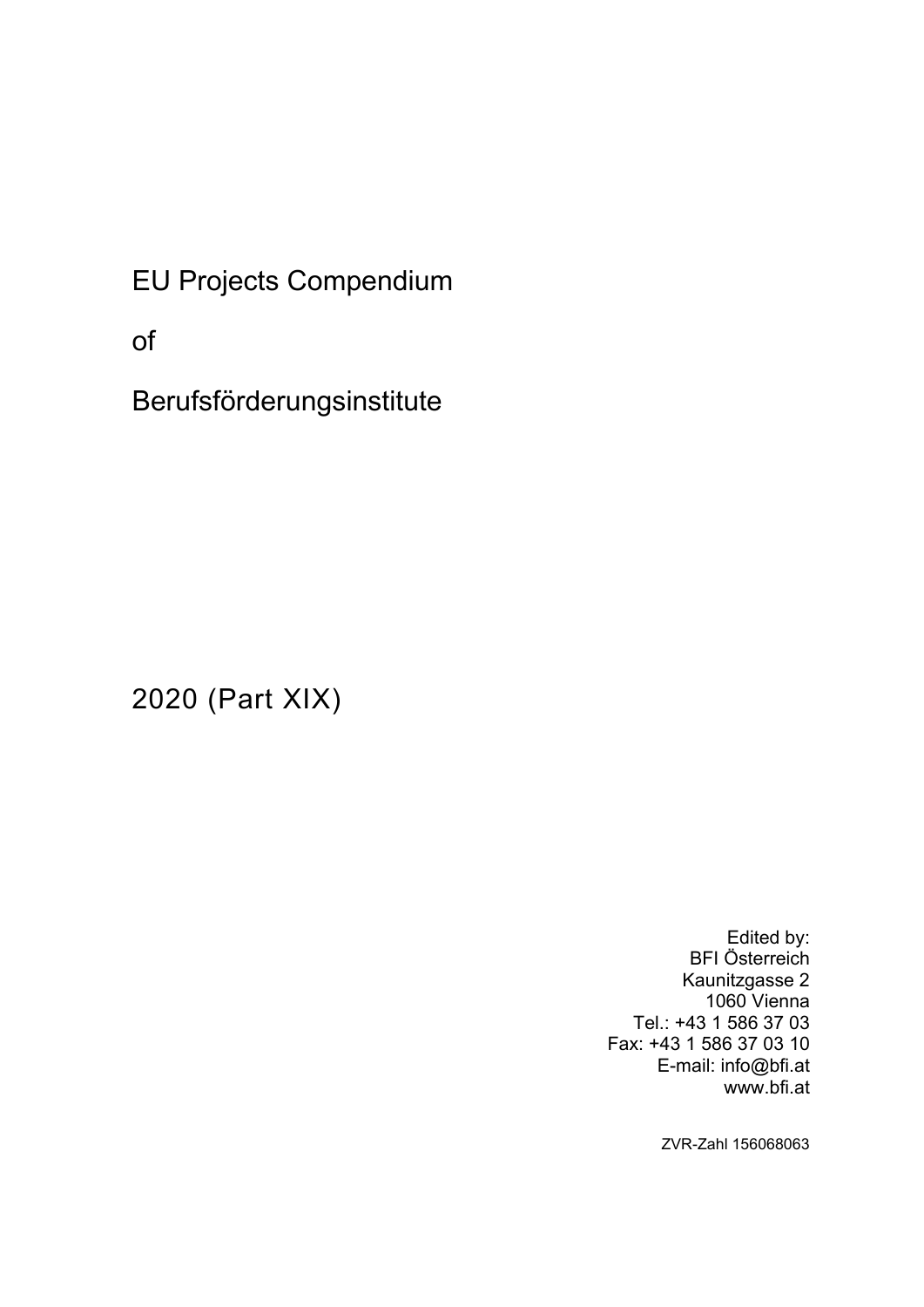

# *Table of Projects*

| Organisation          | <b>Publics</b>                                                                         | <b>Project Title</b>                                                                                                                                          | Programme                                    | Page    |
|-----------------------|----------------------------------------------------------------------------------------|---------------------------------------------------------------------------------------------------------------------------------------------------------------|----------------------------------------------|---------|
| <b>BFI Burgenland</b> | SMEs, skilled workers,<br>apprentices, students,<br>education institutions             | <b>EUREVITA Pannonia</b>                                                                                                                                      | <b>ERDF</b>                                  | B.XIX.1 |
|                       | education institutions,<br>enterprises                                                 | Greening the Entre-<br>Comp Framework to<br>Reconcile Economic<br>Development and<br>Environmental<br>Security                                                | Erasmus+                                     | B.XIX.2 |
|                       | women                                                                                  | Hacking the Code for<br>Women in STEAM                                                                                                                        | Erasmus+                                     | B.XIX.3 |
|                       | workers, education<br>institutions, enterprises,<br>interest groups, policy-<br>makers | <b>Reskilling Coal</b><br><b>Industry Workers for</b><br>the Renewables<br><b>Energy Sector</b>                                                               | Erasmus+                                     | B.XIX.4 |
|                       | workers                                                                                | Skill-Pics - Using<br>Interactive Info-<br>graphics to Promote<br><b>Problem Based</b><br>Learning for the<br>Development of Key<br><b>Transversal Skills</b> | Erasmus+                                     | B.XIX.5 |
|                       | young people,<br>education institutions,<br><b>SMEs</b>                                | Upskilling digitaler<br>Kompetenzen von<br>Jugendlichen, um<br>Fachkräftemangel<br>der Industrie 4.0<br>entgegenzuwirken                                      | <b>ERDF</b>                                  | B.XIX.6 |
| <b>BFI Kärnten</b>    | immigrants                                                                             | SpracheInklusive                                                                                                                                              | Asylum, Migration<br>and Integration<br>Fund | K.XIX.1 |
|                       | immigrants                                                                             | SprachPflege                                                                                                                                                  | Asylum, Migration<br>and Integration<br>Fund | K.XIX.2 |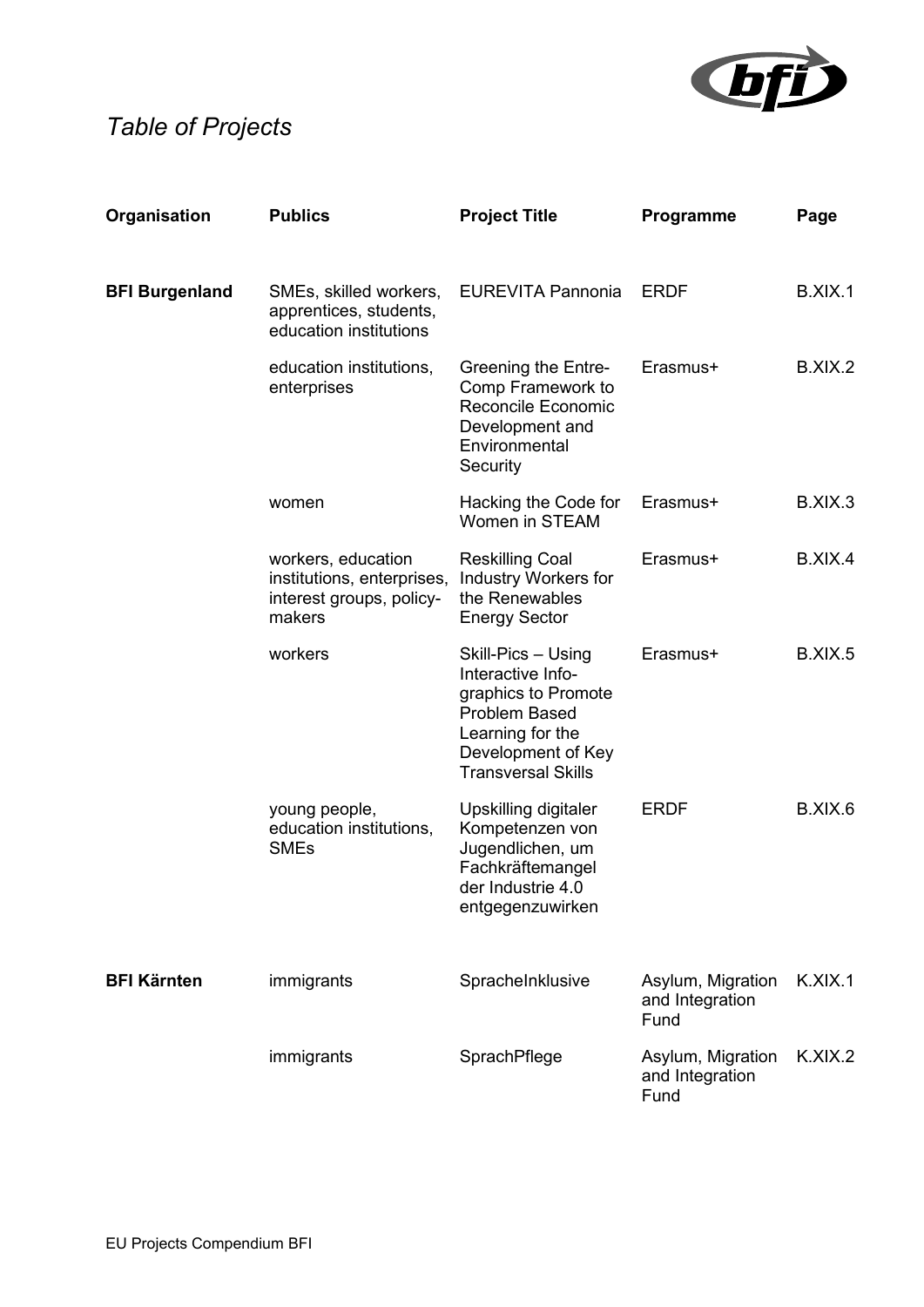

| BFI Oberösterreich skilled workers |                                     | Communication as a<br><b>Useful Tool for Care-</b><br>givers in Long-term<br>Care for the Elderly | Erasmus+                                             | O.XIX.1 |
|------------------------------------|-------------------------------------|---------------------------------------------------------------------------------------------------|------------------------------------------------------|---------|
|                                    | teachers, education<br>institutions | <b>Connecting Pedagogy</b><br>with Technology                                                     | Erasmus+                                             | O.XIX.2 |
|                                    | immigrants                          | Fachwerkstatt05-<br>ein Projekt zur<br>arbeitsmarktnahen<br>Qualifizierung                        | Asylum, Migration O.XIX.3<br>and Integration<br>Fund |         |
|                                    | immigrants                          | MESO - Bildungs-<br>maßnahmen für<br>Drittstaatsangehörige<br>in Oberösterreich                   | Asylum, Migration O.XIX.4<br>and Integration<br>Fund |         |
|                                    | teachers, trainers                  | <b>SCLASS</b>                                                                                     | Erasmus+                                             | O.XIX.5 |
|                                    | skilled workers,<br>students        | <b>VITALity for the Future</b>                                                                    | Erasmus+                                             | O.XIX.6 |
| <b>BFI Tirol</b>                   | immigrants                          | Pole Position                                                                                     | Asylum, Migration T.XIX.1<br>and Integration<br>Fund |         |
| <b>BFI Wien</b>                    | students                            | Workplacement VIII -<br>Berufspraktikum im<br>Ausland                                             | Erasmus+                                             | W.XIX.1 |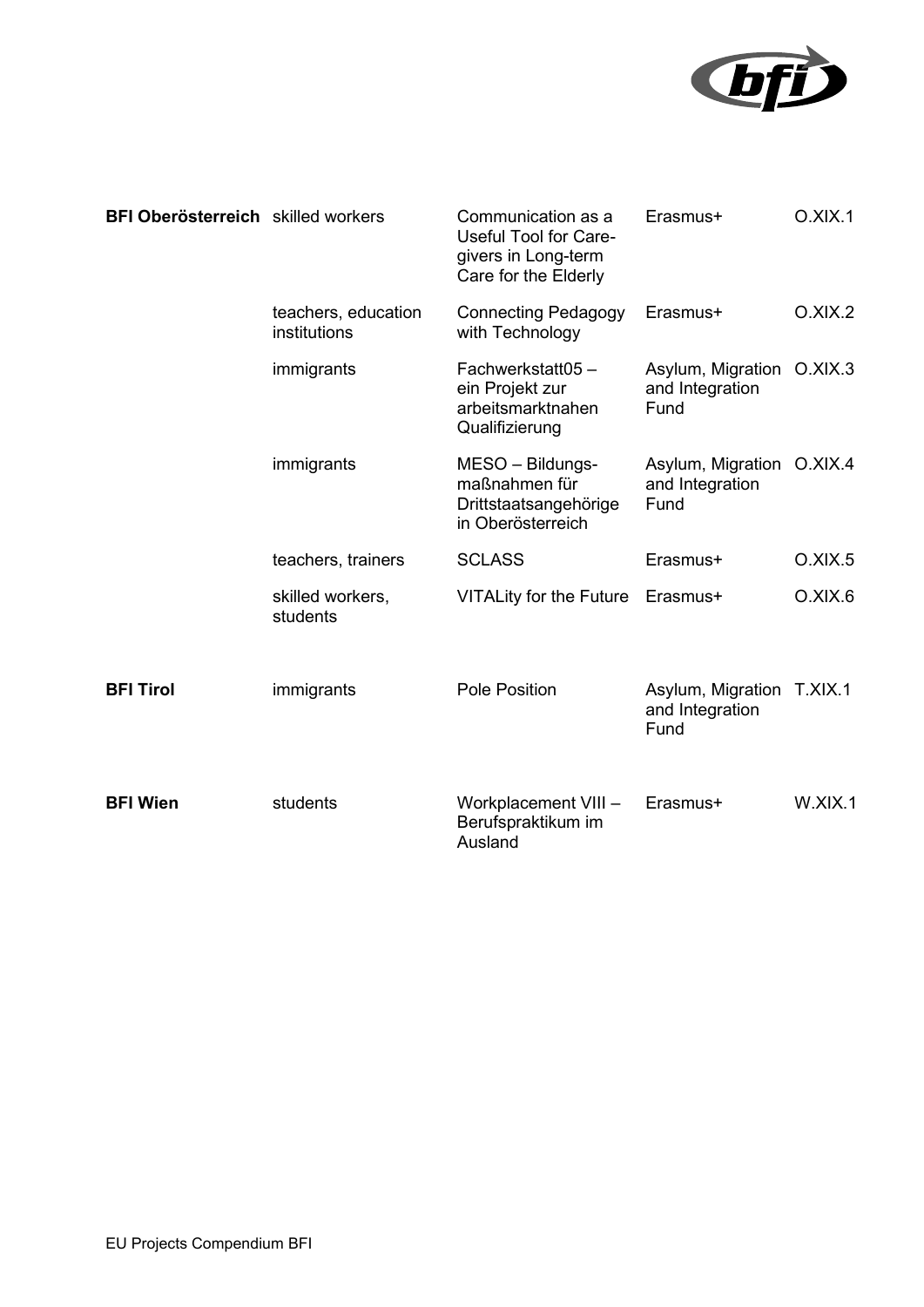

## *Contact Persons for EU Projects*

#### *BFI Burgenland*

René Höfer Grazer Straße 86 7400 Oberwart Tel.: +43 3352 389 80 2127 Fax: +43 3352 389 80 2128 E-mail: r.hoefer@bfi-burgenland.at www.bfi-burgenland.at

#### *BFI Niederösterreich (Lower Austria)*

Christian Lackinger Lise-Meitner-Straße 1 2700 Wiener Neustadt Tel.: +43 2622 835 00 225 Fax: +43 2622 835 00 395 E-mail: c.lackinger@bfinoe.at www.bfinoe.at

#### *BFI Österreich (Austria)*

Michaela Schneider Kaunitzgasse 2 1060 Vienna Tel.: +43 1 586 37 03 14 Fax: +43 1 586 37 03 10 E-mail: m.schneider@bfi.at www.bfi.at

#### *BFI Steiermark (Styria)*

Harald Senkl Keplerstraße 109 8020 Graz Tel.: +43 5 72 70 1010 Fax: +43 5 72 70 1099 E-mail: harald.senkl@bfi-stmk.at www.bfi-stmk.at

#### *BFI Vorarlberg*

Patrick Lins Widnau 2-4 6800 Feldkirch Tel.: +43 5522 702 00 2050 E-mail: patrick.lins@ bfi-vorarlberg.at www.bfi-vorarlberg.at

#### *BFI Kärnten (Carinthia)*

Simone Ogris Bahnhofstraße 44 9020 Klagenfurt am Wörthersee Tel.: +43 699 178 78 144 Fax: +43 5 78 78 2099 E-mail: simone.ogris@bfi-kaernten.at www.bfi-kaernten.at

#### *BFI Oberösterreich (Upper Austria)*

Josef Stockinger Muldenstraße 5 4020 Linz Tel.: +43 732 69 22 5670 Fax: +43 732 69 22 5721 E-mail: josef.stockinger@bbrz-gruppe.at www.bfi-ooe.at

#### *BFI Salzburg*

Stefanie Slamanig Schillerstraße 30 5020 Salzburg Tel.: +43 662 88 30 81 351 Fax: +43 662 88 32 32 E-mail: sslamanig@bfi-sbg.at www.bfi-sbg.at

#### *BFI Tirol (Tyrol)*

Margit Kerschbaumer Ing.-Etzel-Straße 7 6020 Innsbruck Tel.: +43 512 596 60 233 Fax: +43 512 596 60 27 E-mail: margit.kerschbaumer@bfi-tirol.at www.bfi.tirol

#### *BFI Wien (Vienna)*

Ulla Sever Davidgasse 92-94 1100 Vienna Tel.: +43 1 601 78 50262 Fax: +43 1 601 78 50299 E-mail: u.sever@bfi.wien www.bfi.wien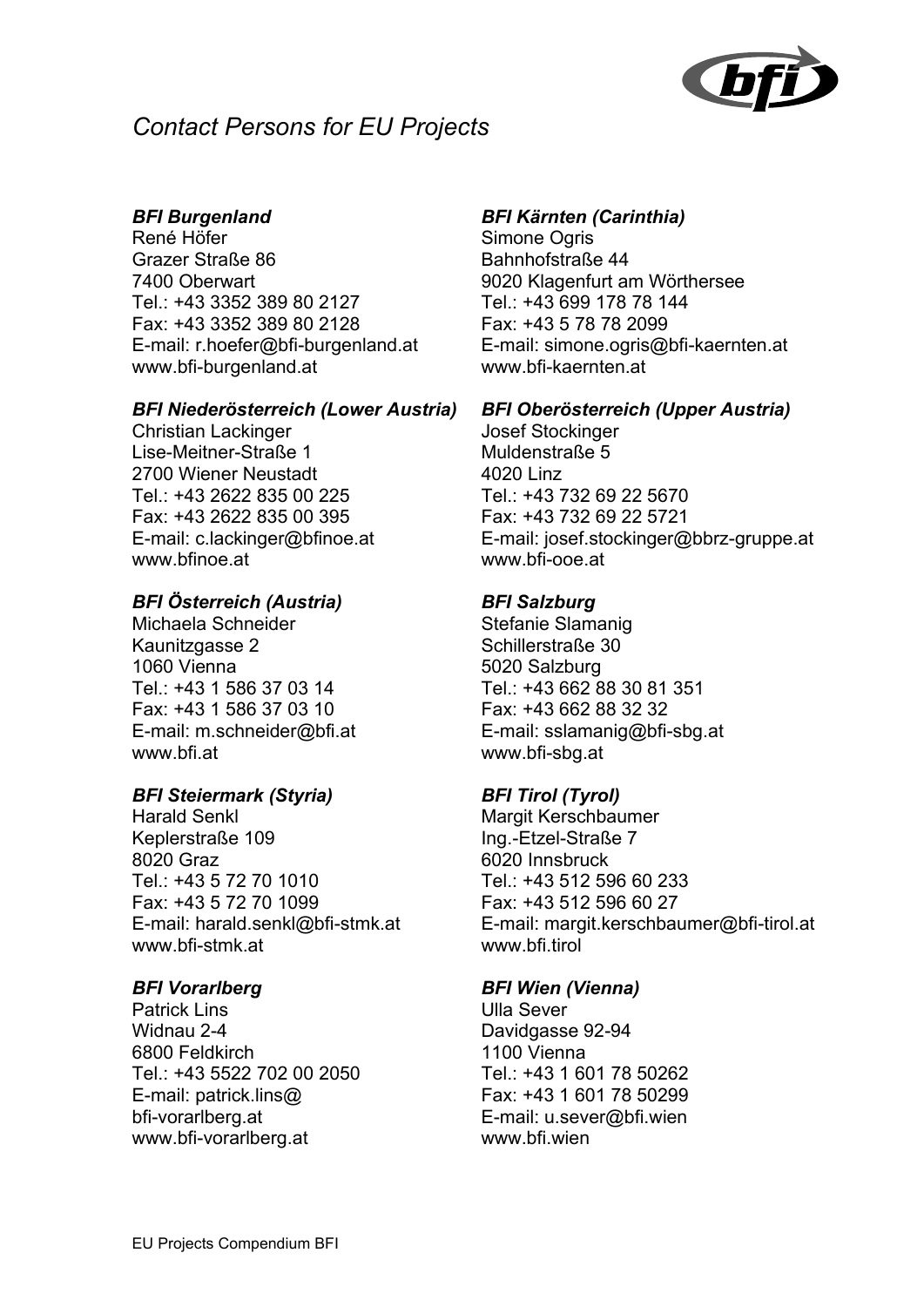

*Funding Logos and Funding Notes for EU Projects (Part XIX)*

## **Asylum, Migration and Integration Fund**



 $\blacksquare$  Bundeskanzleramt



K.XIX.1, K.XIX.2: These projects are co-financed by the Asylum, Migration and Integration Fund of the European Union, the Austrian Federal Chancellery and the province of Carinthia.





O.XIX.3, O.XIX.4: These projects are co-financed by the Asylum, Migration and Integration Fund of the European Union, the Austrian Federal Chancellery, the province of Upper Austria and the Arbeitsmarktservice Upper Austria.



Bundeskanzleramt



T.XIX.1: This project is co-financed by the Asylum, Migration and Integration Fund of the European Union, the Austrian Federal Chancellery and the province of Tyrol.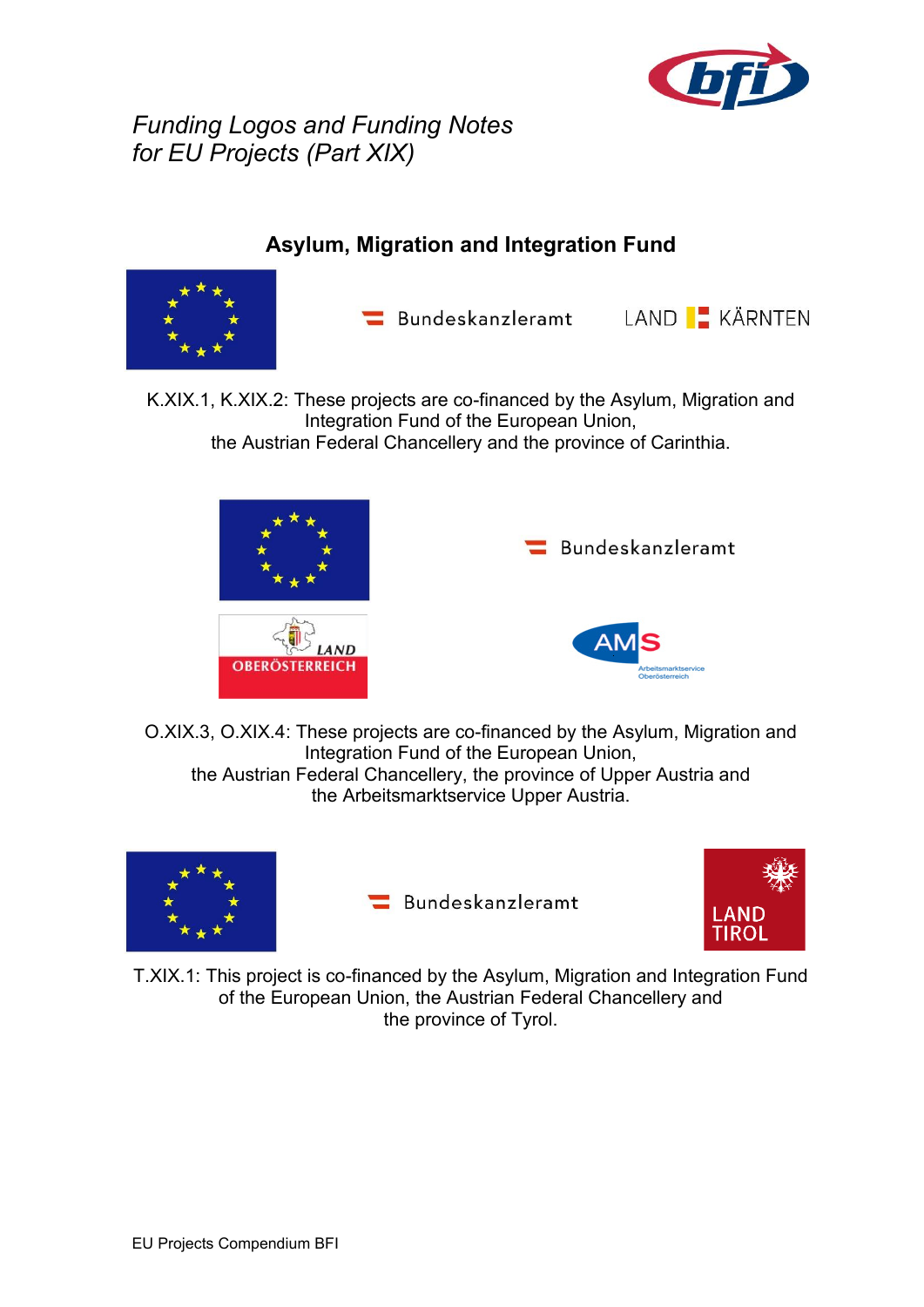

#### **Erasmus+**



B.XIX.2, B.XIX.3, B.XIX.4, B.XIX.5, O.XIX.1, O.XIX.2, O.XIX.5, O.XIX.6, W.XIX.1: Co-funded by the Erasmus+ Programme of the European Union

#### **ERDF**



B.XIX.1, B.XIX.6: These projects are financially supported by the European Union under the European Regional Development Fund (ERDF) Programme Interreg V-A Austria – Hungary 2014-2020.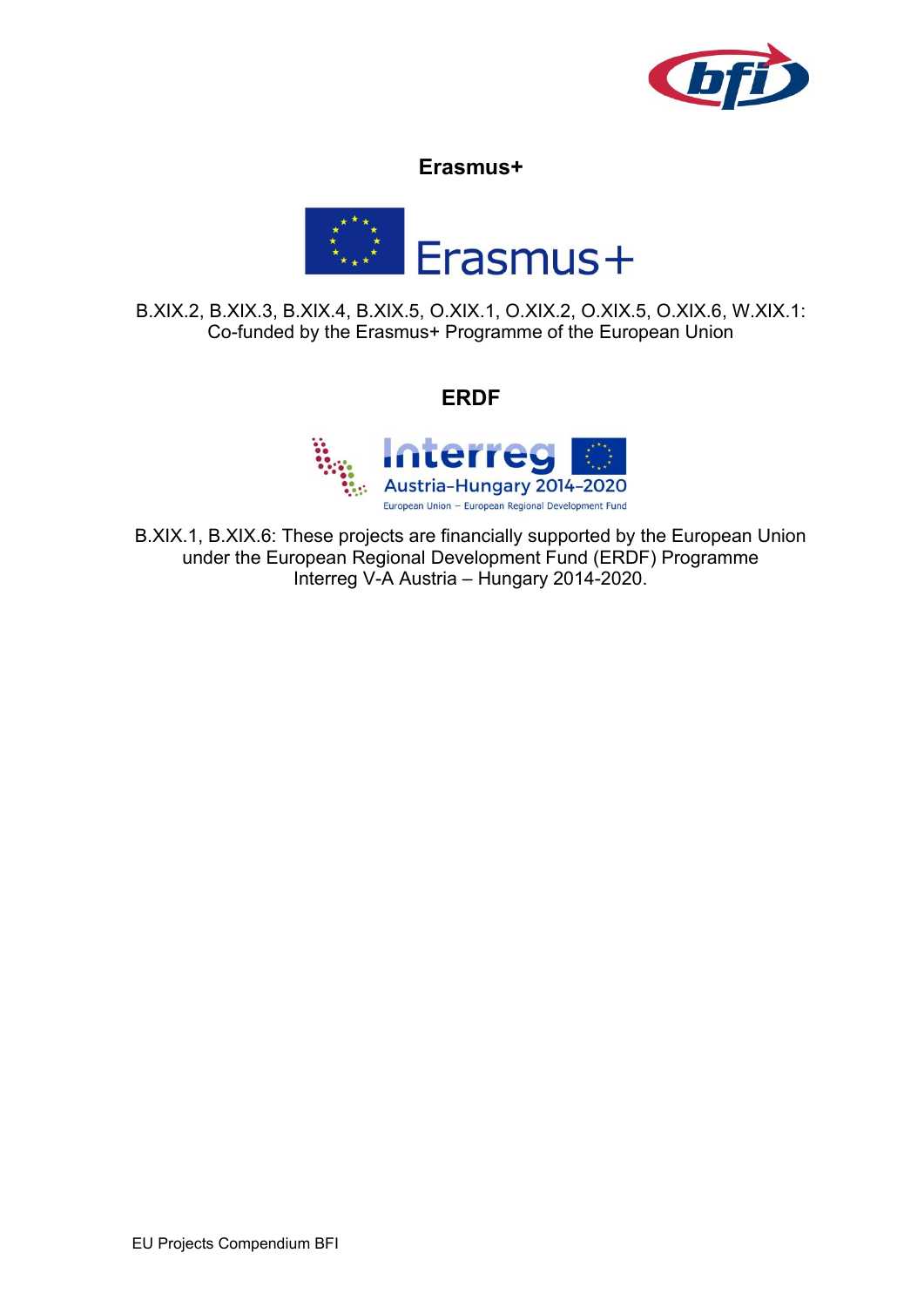

*Publics: SMEs, skilled workers, apprentices, students, education institutions*

### *EUREVITA Pannonia Entwicklung einer nachhaltigen, grenzüberschreitenden Struktur zur Revitalisierung kulturellen Erbes und seltener Handwerke*

Programme: ERDF Project number: ATHU139 Contractor: BFI Burgenland

Project period: Mar. 2020–Aug. 2022

The border regions of Austria and Hungary share a rich common history and, as a result, crafts whose techniques have been jointly developed over many centuries, and whose survival is in acute danger unless appropriate revitalisation measures are taken. The decreasing number of craftspeople trained in traditional skills does not only mean a loss of cultural diversity in these regions; it also brings about problems for the repair and maintenance, renovation, revitalisation and preservation of historic buildings (palaces, castles, monasteries, etc.). The challenge here is to join forces to take cross-border measures and to set up a network of relevant institutions and supporters to revive traditional techniques and thus to protect the cultural heritage at risk. For this purpose, crafts and techniques on either side of the border will be evaluated, promoted to attract publicity, and up-to-date (continuing) education and training programmes will be developed and implemented, among other things.

*Contact:* René Bischof BFI Burgenland Grazer Straße 86 7400 Oberwart Tel.: +43 3352 389 80 2119 E-mail: r.bischof@bfi-burgenland.at www.bfi-burgenland.at

*Transnational partners:* Göcseji Múzeum **Hungary** gocsejimuzeum.hu

Savaria Megyei Hatókörű Városi Múzeum **Hungary** www.savariamuseum.hu

*National partner:* Sekem Energy GmbH www.sekemenergy.com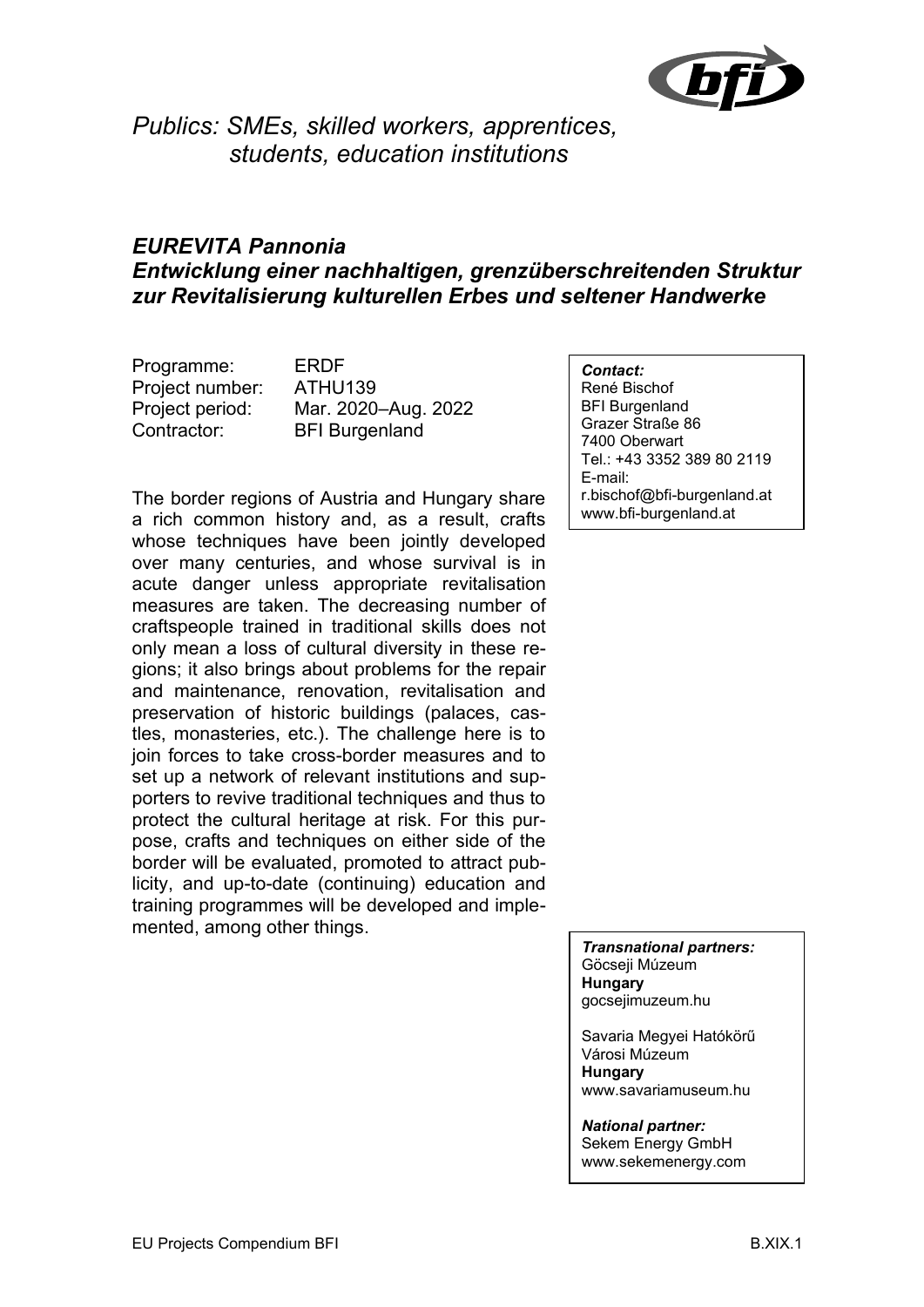

## *Publics: education institutions, enterprises*

#### *Greening the EntreComp Framework to Reconcile Economic Development and Environmental Security*

Programme: Erasmus+

Project number: 2020-1-DE02-KA202-007429 Project period: Sept. 2020–Aug. 2023 Contractor: Universität Paderborn **Germany** www.uni-paderborn.de

The project aims to align economic goals with environmental and climate goals. Its main idea is to revise the European Entrepreneurship Competence Framework, EntreComp. Above all, the EntreComp framework needs to be greened, i. e. a green version of the framework is to be created. Moreover, project partners focus on business modelling for circular economy businesses and develop an in-service training programme for VET tutors as well as a Green-4-Future MOOC.

Project Web site: green4future.eduproject.eu

*Contact at the BFI:* René Bischof BFI Burgenland Grazer Straße 86 7400 Oberwart Tel.: +43 3352 389 80 2119 E-mail: r.bischof@bfi-burgenland.at www.bfi-burgenland.at

#### *Other transnational partners:* Burgaski Svoboden Universitet **Bulgaria** www.bfu.bg

Callidus ustanova za obrazovanje odraslih **Croatia** www.ustanovacallidus.hr

CARDET – Center for the Advancement of Research and Development in Educational Technology Ltd. **Cyprus** www.cardet.org

University of the Peloponnese **Greece** www.uop.gr

Spectrum Research Centre **Ireland** spectrumresearchcentre.com

ISQ – Instituto de Soldadura e Qualidade **Portugal** www.isq.pt

Universitatea din Piteşti **Romania** www.upit.ro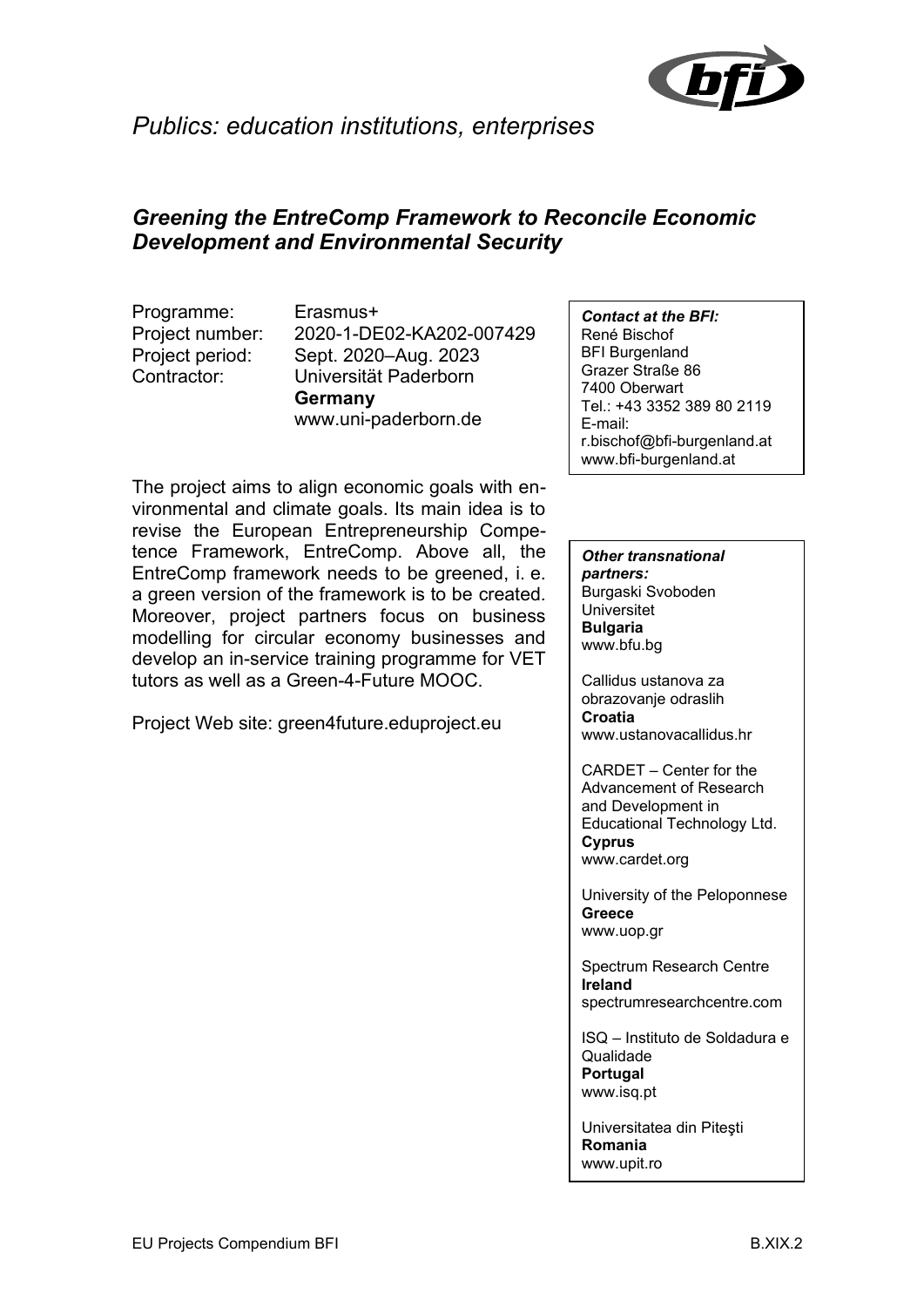

## *Hacking the Code for Women in STEAM*

Programme: Erasmus+

Project number: 2020-1-HR01-KA202-077758 Project period: Sept. 2020–Aug. 2022 Contractor: Callidus ustanova za obrazovanje odraslih **Croatia** www.ustanovacallidus.hr

This project tackles the underrepresentation of women in STEAM (Science, Technology, Engineering, Arts and Mathematics). It aims to increase the proportion of women in STEAM careers, thus achieving greater gender balance. For that, existing barriers such as a lack of career opportunities, not feeling competent and confident, and a hostile professional environment in male-dominated sectors need to be overcome. Project partners plan to accomplish this by developing a range of education interventions and self-learning resources for women to support them in taking their first steps towards a successful career in STEAM.

Project Web site: steamywonders.eu

*Contact at the BFI:* René Bischof BFI Burgenland Grazer Straße 86 7400 Oberwart Tel.: +43 3352 389 80 2119 E-mail: r.bischof@bfi-burgenland.at www.bfi-burgenland.at

#### *Other transnational partners:*

SYNTHESIS Center for Research and Education Ltd. **Cyprus** www.synthesis-center.org

Aliance lektorů a konzultantů **Czech Republic** www.trainers-alliance.eu

Skills Elevation FHB **Germany** www.skillselevationfhb.com

Spectrum Research Centre **Ireland** spectrumresearchcentre.com

Jaitek Tecnología y Formación SL **Spain** www.jaitek.net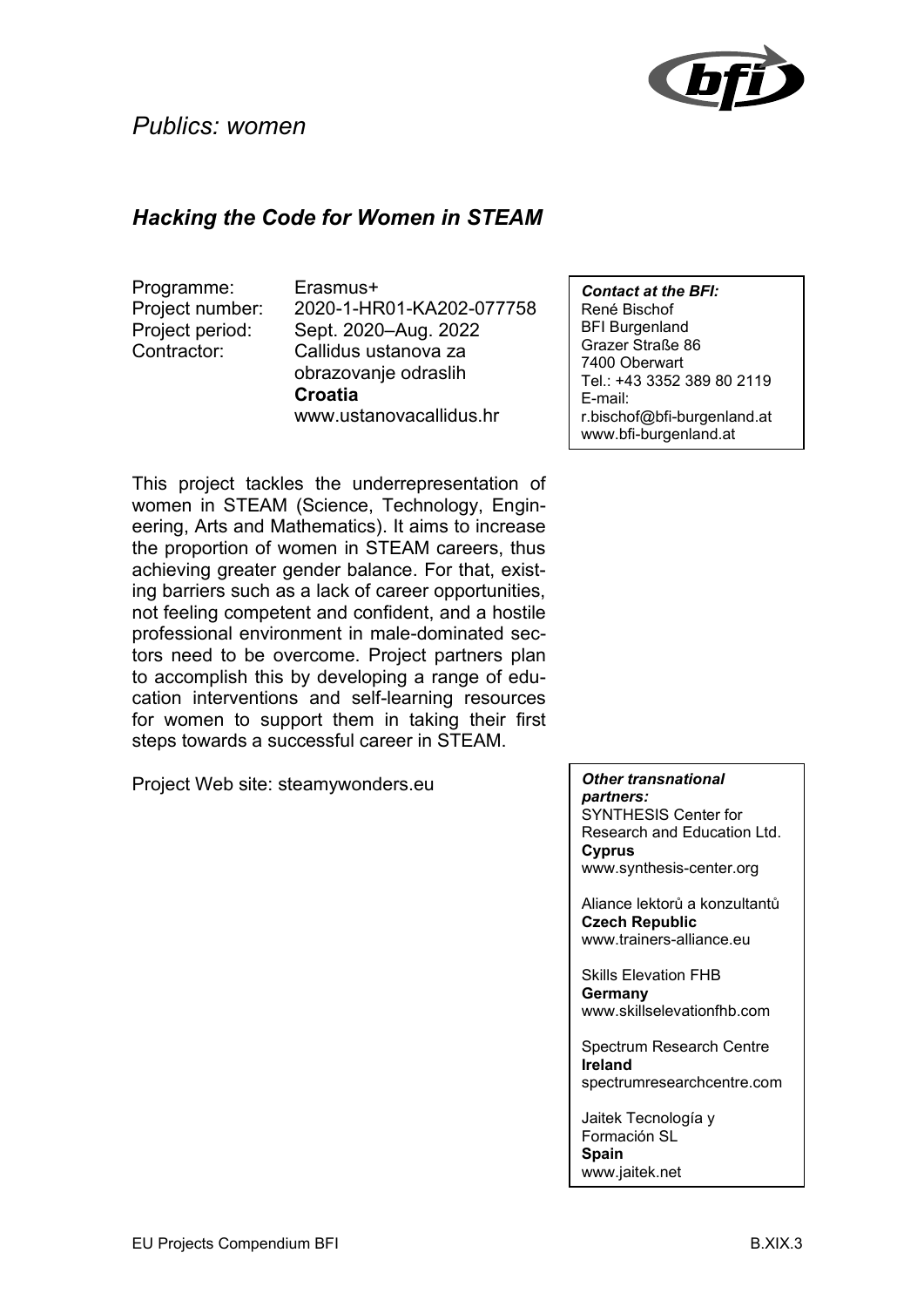

## *Publics: workers, education institutions, enterprises, interest groups, policy-makers*

#### *Reskilling Coal Industry Workers for the Renewables Energy Sector*

Programme: Erasmus+

Project number: 2020-1-EL01-KA202-079114 Project period: Sept. 2020–Feb. 2023 Contractor: PROMEA – The Hellenic Society for the Promotion of Research and Development Methodologies AE **Greece** www.promea.gr

*Contact at the BFI:* René Bischof BFI Burgenland Grazer Straße 86 7400 Oberwart Tel.: +43 3352 389 80 2119 E-mail: r.bischof@bfi-burgenland.at www.bfi-burgenland.at

This project focuses on coal miners, a group massively affected by the effects of decarbonisation. It aims to assist them in acquiring and developing key competences and technical skills that will improve their employability in the renewable energy sector. To enable their reskilling, an innovative curriculum with tailored learning content is being developed, VET providers are supported in using these materials in their training programmes (including work-based learning), and the co-operation between VET providers and businesses will be improved to encourage the employment of coal miners in the renewable energy industry.

Project Web site: res-skill.eu

*Other transnational partners:* Agentsiya za Regionalno

Ikonomichesko Razvitie Stara Zagora **Bulgaria** www.szeda.eu

Renewables Academy (RENAC) AG **Germany** www.renac.de

Instytut Gospodarki Surowcami Mineralnymi i Energią PAN **Poland** min-pan.krakow.pl

Liceul Tehnologic Ţicleni **Romania** liceulticleni.ro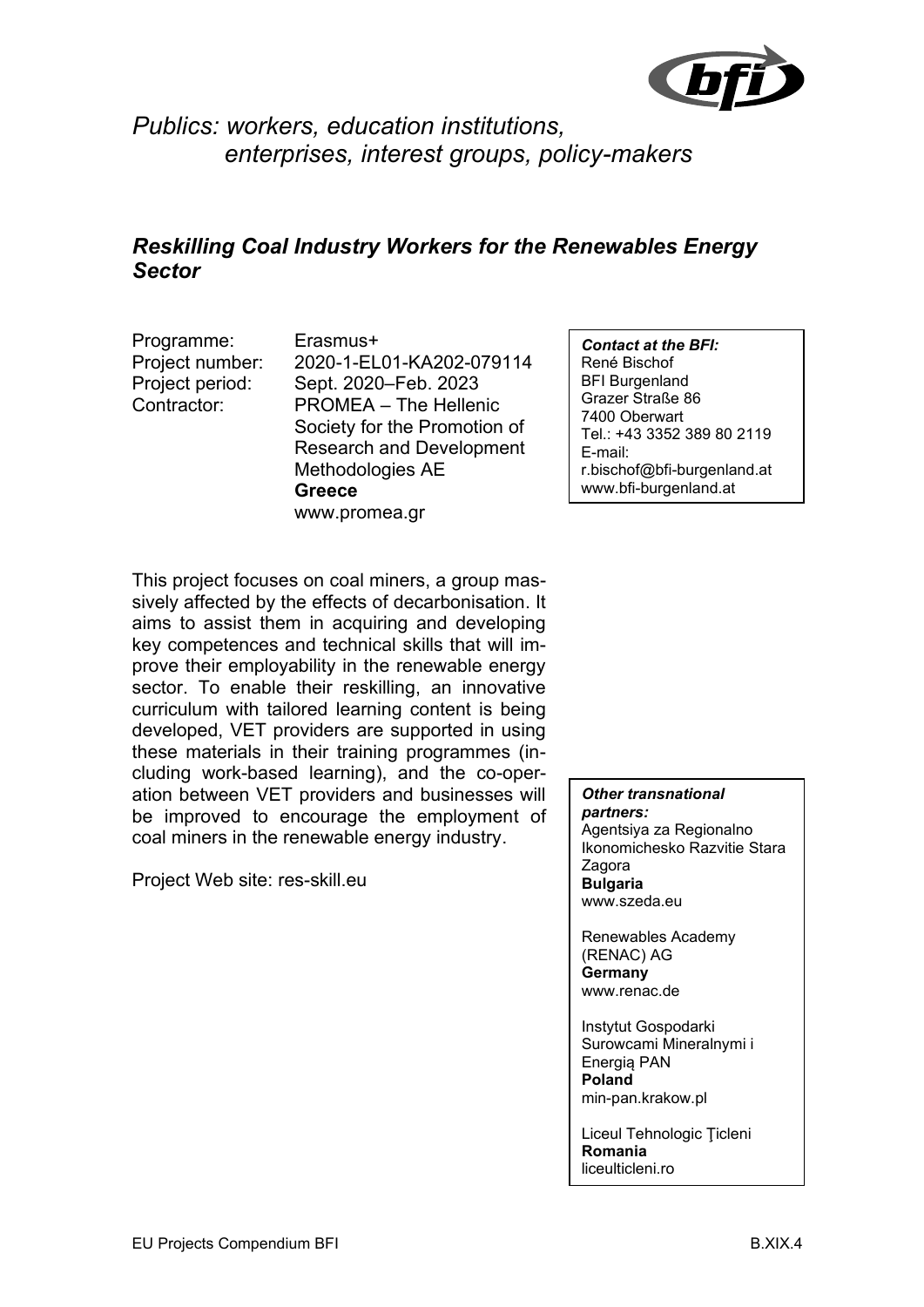## *Publics: workers*



#### *Skill-Pics – Using Interactive Infographics to Promote Problem Based Learning for the Development of Key Transversal Skills*

Programme: Erasmus+ Contractor: BFI Burgenland

Project number: 2020-1-AT01-KA202-077956 Project period: Sept. 2020–Aug. 2022

This project is about using interactive infographics to promote problem-based learning for the development of key transversal skills. These skills – e. g. critical thinking, creativity, problem-solving, the ability to learn, communication, teamwork, entrepreneurship, leadership and innovation – are increasingly valued by employers. The "Skill-Pics" project aims to create learning opportunities so that people in employment and those starting their first job can acquire or bolster transversal skills. This requires a flexible methodological approach, problem-based learning resources and an innovative, encouraging learning environment for learners, which interactive infographics can provide.

Project Web site: www.skillpics.eu

*Contact:*

René Bischof BFI Burgenland Grazer Straße 86 7400 Oberwart Tel.: +43 3352 389 80 2119 E-mail: r.bischof@bfi-burgenland.at www.bfi-burgenland.at

*Transnational partners:* Callidus ustanova za obrazovanje odraslih **Croatia** www.ustanovacallidus.hr

INNOVADE L. I. Ltd. **Cyprus** www.innovade.eu

Aliance lektorů a konzultantů **Czech Republic** www.trainers-alliance.eu

Skills Elevation FHB **Germany** www.skillselevationfhb.com

Future in Perspective Limited **Ireland** www.futureinperspective.com

Rightchallenge – Associação **Portugal** rightchallenge.org

Jaitek Tecnología y Formación SL **Spain** www.jaitek.net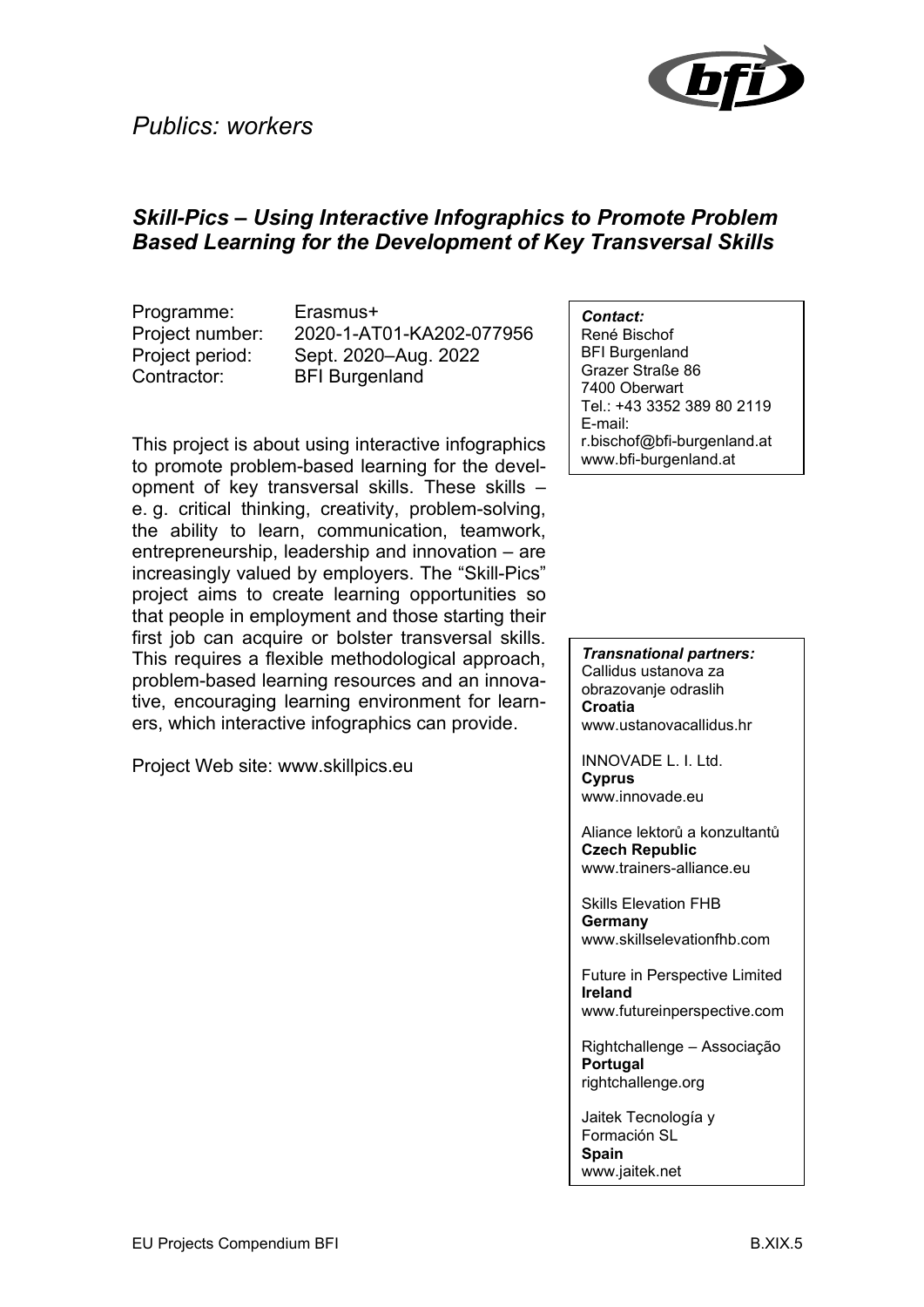

## *Publics: young people, education institutions, SMEs*

#### *Upskilling digitaler Kompetenzen von Jugendlichen, um Fachkräftemangel der Industrie 4.0 entgegenzuwirken*

Programme: ERDF Project number: ATHU122

Project period: Apr. 2020–Sept. 2022 Contractor: Bildungsdirektion für Wien **Austria** www.bildung-wien.gv.at

Experts agree that intensified digitalisation and industrial robotisation will bring about revolutionary changes in all economic sectors within the next five to ten years. This will particularly affect industries that play a prominent role in the Austrian-Hungarian border region (e. g. the automotive, metal and electrical industries). In addition, the current shortage of skilled labour resulting from changing and / or new occupational skills requirements represents a major challenge. In the context of this project, vocational orientation and educational measures are taken to familiarise young people with the industrial sector and to teach them key digital skills in order to counteract the shortage of skilled labour in Industry 4.0.

*Contact at the BFI:* Ildiko Kiss BFI Burgenland Grazer Straße 86 7400 Oberwart Tel.: +43 664 800 45 240 E-mail: i.kiss@bfi-burgenland.at www.bfi-burgenland.at

*Transnational partners:* Nagykanizsai Szakképzési **Centrum Hungary** www.nagykanizsaiszc.hu

Pannon Novum Nyugatdunántúli Regionális Innovációs Nonprofit Kft. **Hungary** www.pannonnovum.hu

Vas Megyei Önkormányzati Hivatal **Hungary** www.vasmegye.hu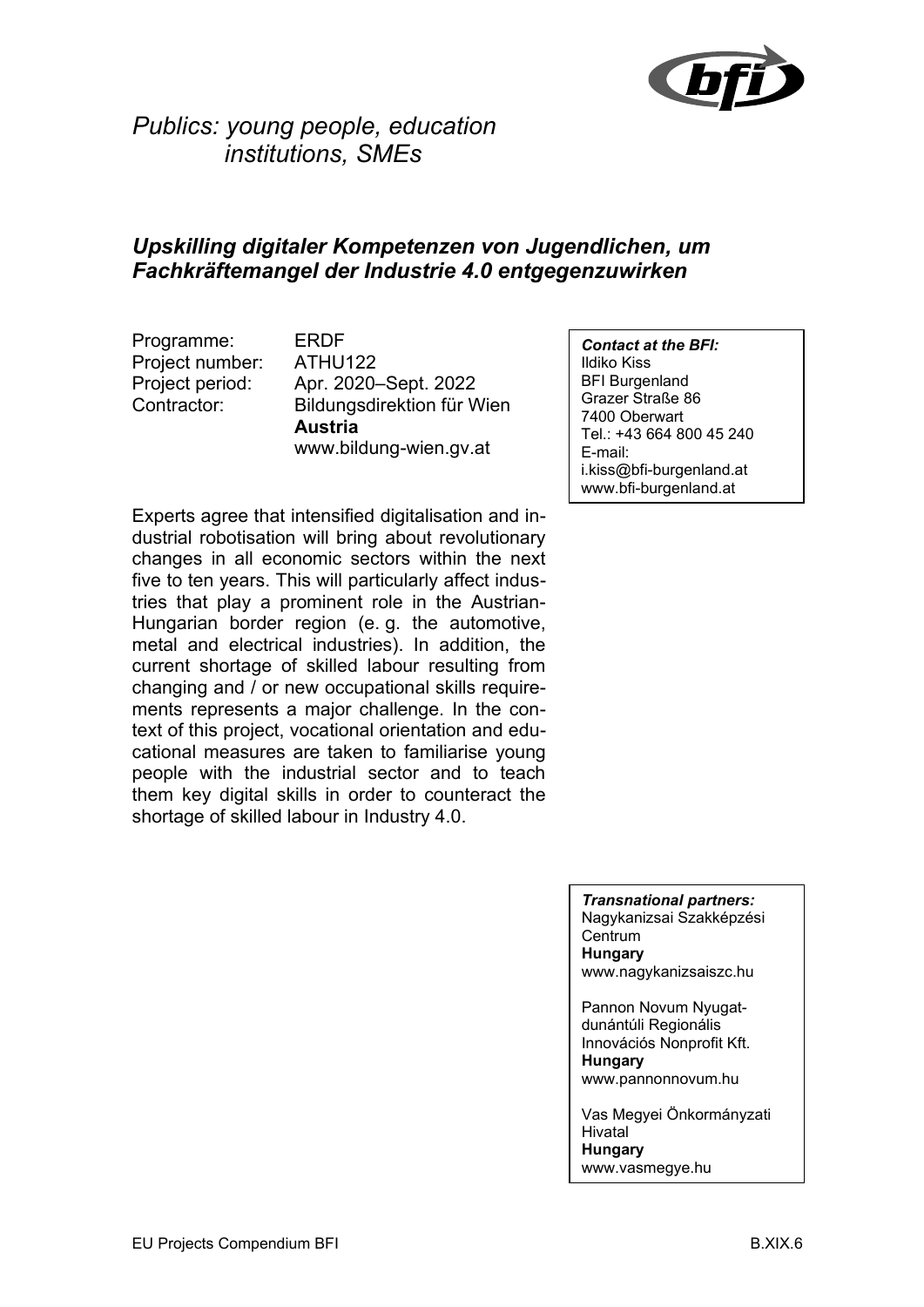

### *SpracheInklusive*

Programme: Asylum, Migration and Integration Fund Project number: MNI 01-56/2020/2021 Project period: Jan. 2020–Dec. 2021 Contractor: Kärntner Berufsförderungsinstitut GmbH

*Contact:* Simone Ogris BFI Kärnten Bahnhofstraße 44 9020 Klagenfurt am **Wörthersee** Tel.: +43 699 178 78 144 E-mail: simone.ogris@bfi-kaernten.at www.bfi-kaernten.at

The project aims to assist non-EU nationals with prospects of long-term resident status, persons granted asylum and persons entitled to subsidiary protection in Austria, providing them with German language courses focused on intercultural, social and labour market policy aspects to facilitate their integration into Austrian society.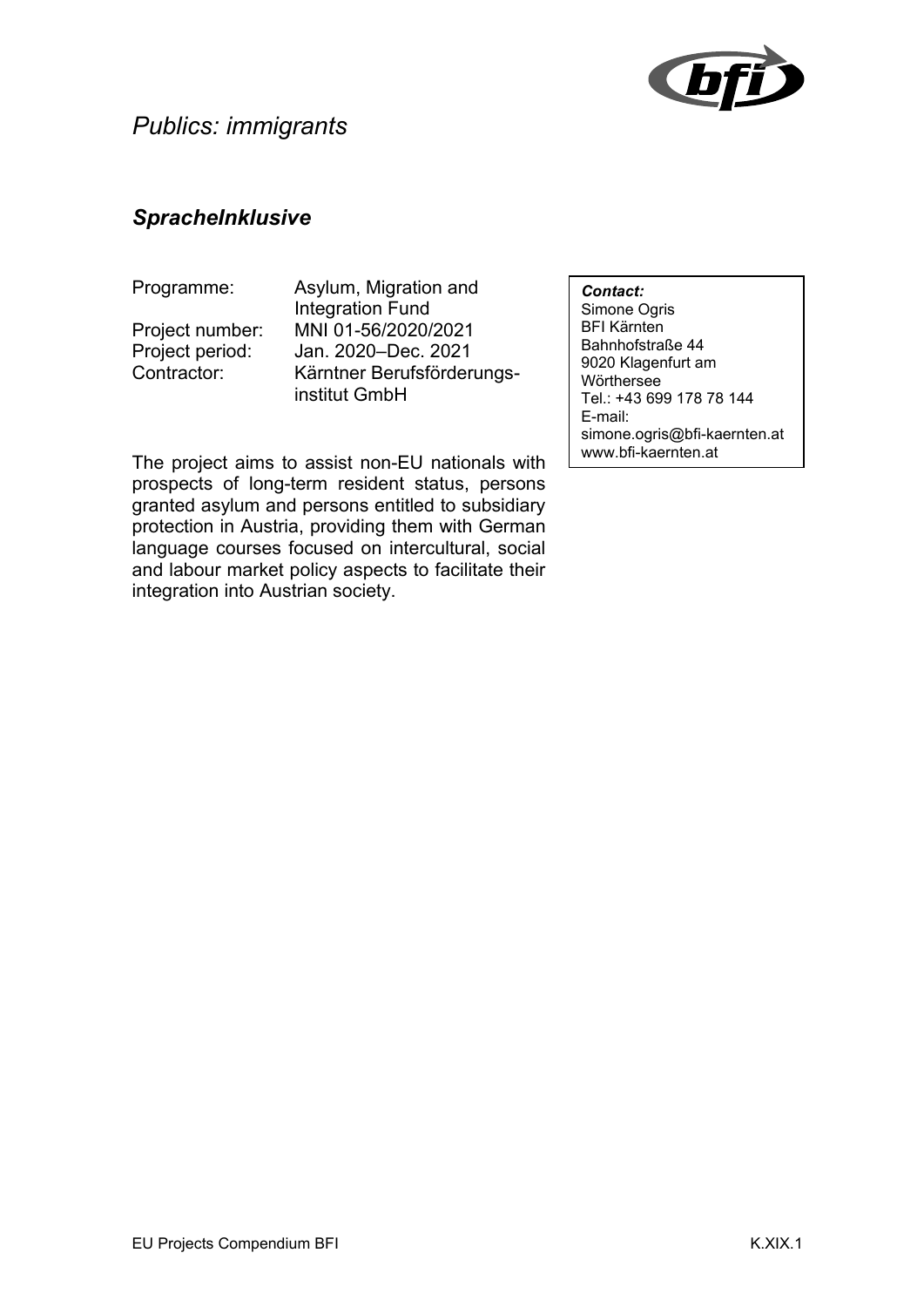

## *SprachPflege Intensivvorbereitung für den Pflege- und Betreuungsbereich*

Programme: Asylum, Migration and Integration Fund Project number: MNI 02-55/2020/2021 Project period: Jan. 2020–Dec. 2021 Contractor: Kärntner Berufsförderungsinstitut GmbH

*Contact:* Simone Ogris BFI Kärnten Bahnhofstraße 44 9020 Klagenfurt am **Wörthersee** Tel.: +43 699 178 78 144 E-mail: simone.ogris@bfi-kaernten.at www.bfi-kaernten.at

This project targets non-EU nationals with prospects of long-term resident status, persons granted asylum and persons entitled to subsidiary protection in Austria. It is aimed at improving their German language skills, developing their everyday and job-related vocabulary, and addressing intercultural issues, personal development, health policy and specialist topics.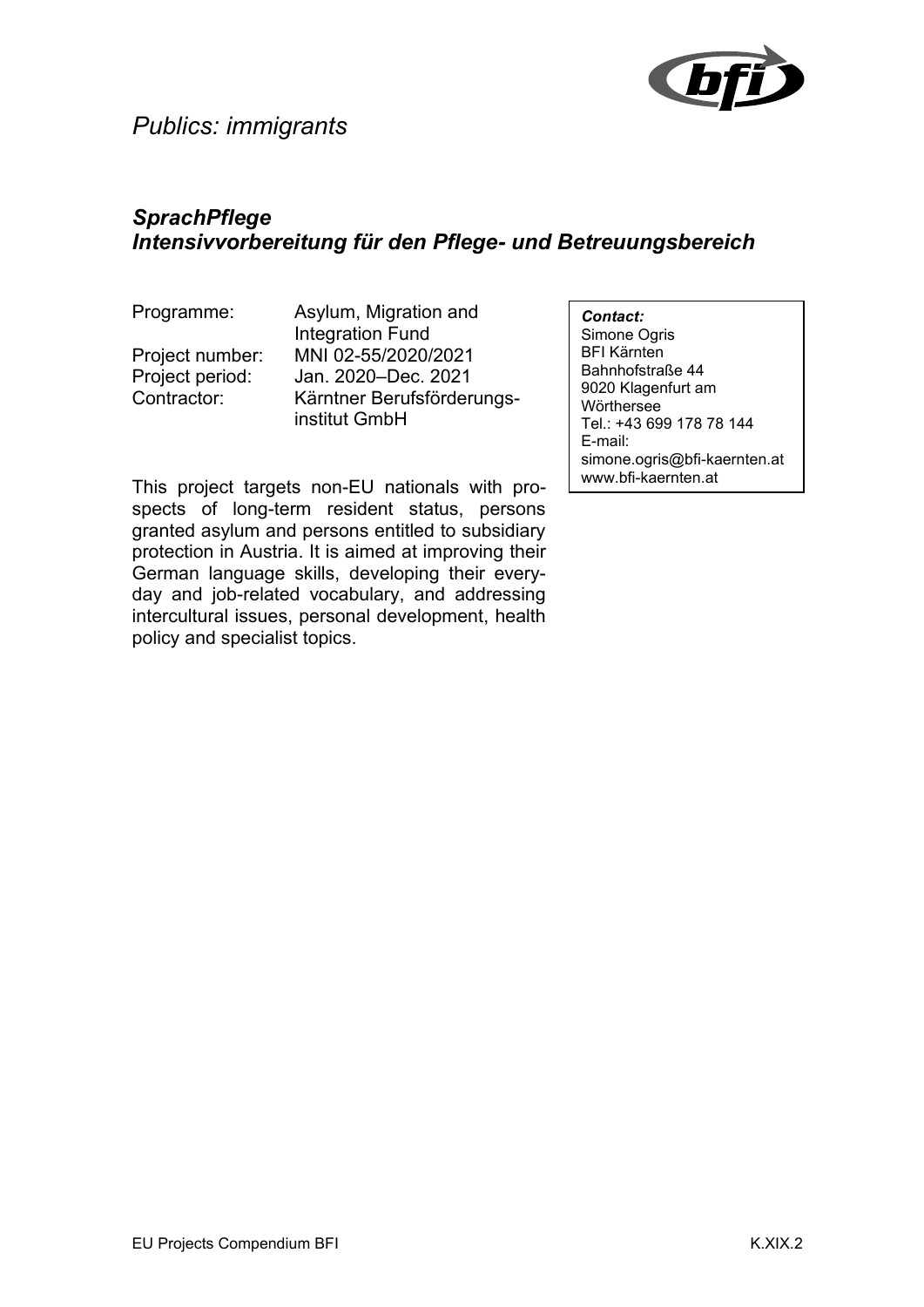

## *Communication as a Useful Tool for Caregivers in Long-term Care for the Elderly*

Programme: Erasmus+

Project number: 2020-1-DE02-KA204-007685 Project period: Sept. 2020–Aug. 2023 Contractor: Wohlfahrtswerk für Baden-**Württemberg Germany** www.wohlfahrtswerk.de

The goal of this project is to improve communication in long-term care for the elderly in order to help enhance their quality of life. The specific requirements for good communication will be analysed, and the findings will form the basis for developing online courses for carers to hone their communication skills. In learning situations close to daily routines the participants will train their communication patterns so as to learn how to respond to challenges appropriately. A user forum will facilitate an exchange of experience regarding successful communication. Acceptance and benefits of the training will be tested in selected institutions run by the lead partner (contractor).

*Contact at the BFI:* Ute Schulz BFI Oberösterreich Muldenstraße 5 4020 Linz Tel.: +43 732 69 22 6009 E-mail: ute.schulz@bfi-ooe.at www.bfi-ooe.at

*Other transnational partners:*

Duale Hochschule Baden-**Württemberg Germany** www.dhbw-stuttgart.de

Aphoi Koumanakou & Sia EE **Greece** www.frontidazois.gr

Panepistimio Aigaiou **Greece** www.aegean.gr

Cooperativa Sociale COOSS MARCHE ONLUS Società Cooperativa per azioni **Italy** www.cooss.it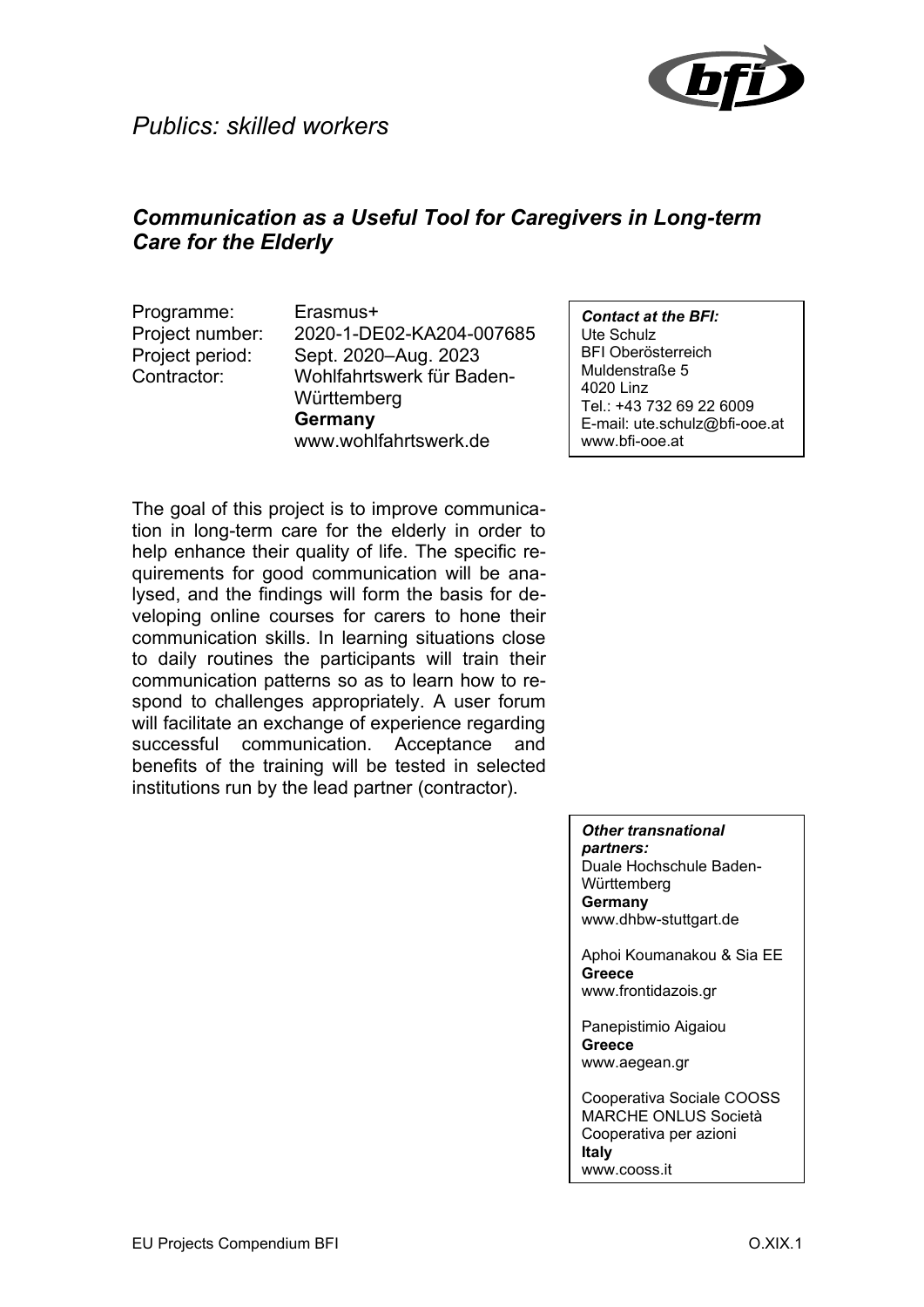

## *Publics: teachers, education institutions*

## *Connecting Pedagogy with Technology*

Programme: Erasmus+

Project number: 2020-1-DE02-KA202-007382 Project period: Oct. 2020–Sept. 2022 Contractor: Europäisches Bildungswerk für Beruf und Gesellschaft gemeinnützige GmbH **Germany** www.ebg.de

*Contact at the BFI:* Gabriele Winkler BFI Oberösterreich Muldenstraße 5 4020 Linz Tel.: +43 732 69 22 6221 E-mail: gabriele.winkler@bfi-ooe.at www.bfi-ooe.at

The challenge tackled in this project is to efficiently combine pedagogy and the new information and communication technologies. It is not enough to make digital equipment and software available for teaching purposes: they need to be adequately integrated into the teaching process. This requires appropriate pedagogical strategies. By exchanging experience, collecting good practice examples and by collaborating, improved solutionoriented approaches can be developed for different types of schools and training institutions.

*Other transnational partners:* Darzhavno predpriyatie

"Bulgaro-germanski centur za profesionalno obuchenie" **Bulgaria** www.dp.bgcpo.bg

Alemannenschule Wutöschingen **Germany** www.alemannenschulewutoeschingen.de

Institut für individuelle Förderung und Schulmanagement Heinz Gniostko **Germany**

Make it Pedagogical **Portugal** www.mkp.pt

Deutsch-Slowakische Akademien, a.s. **Slovakia** www.dsakademien.sk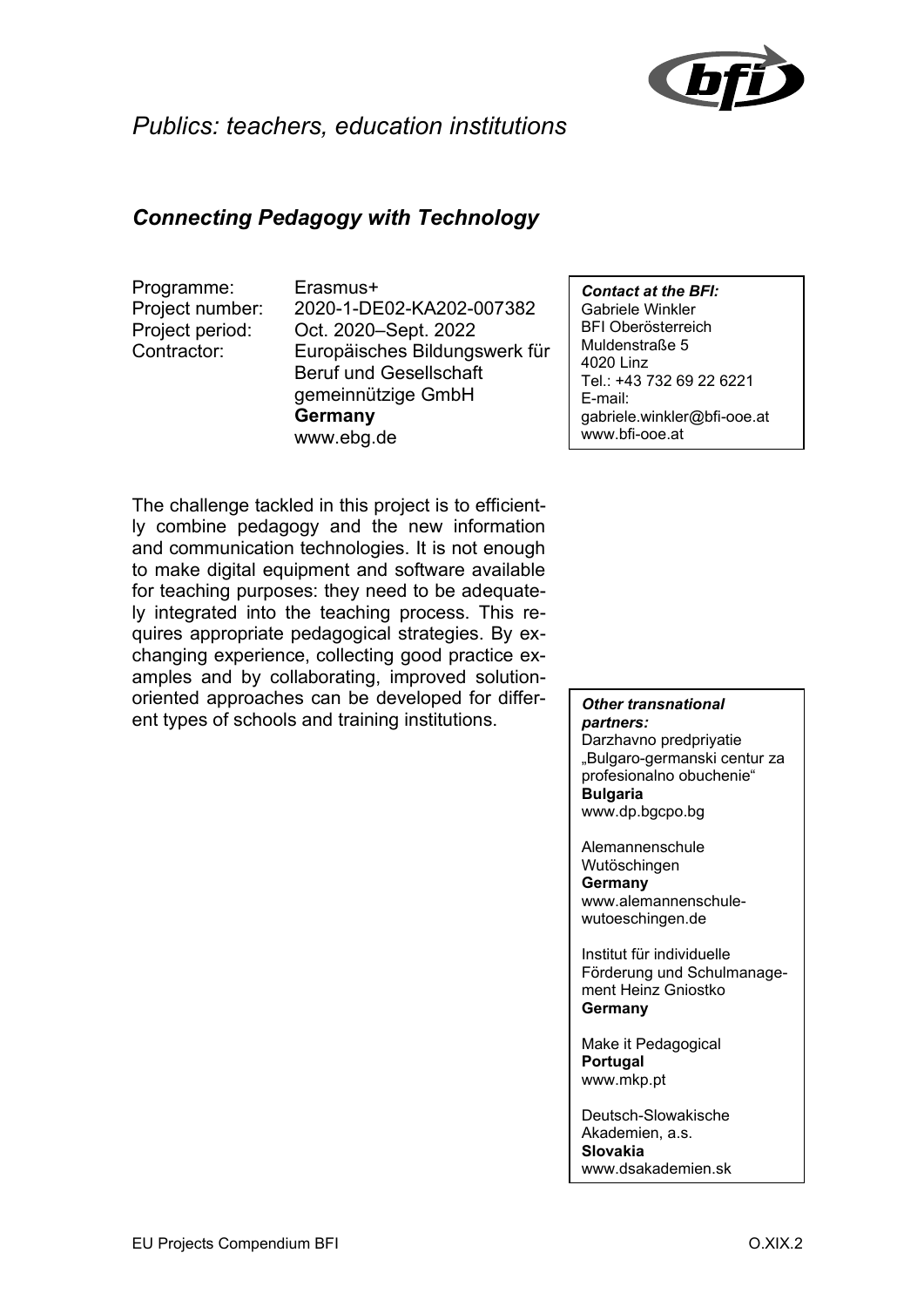

### *Fachwerkstatt05 – ein Projekt zur arbeitsmarktnahen Qualifizierung*

Programme: Asylum, Migration and Integration Fund Project number: 3 AB AMIF 676 F-56/20AW Project period: Jan. 2020–Dec. 2021 Contractor: BFI Oberösterreich

*Contact:*

Marion Urbanides BFI Oberösterreich Bulgariplatz 13-14 4020 Linz Tel.: +43 732 69 22 5034 E-mail: marion.urbanides@bfi-ooe.at www.bfi-ooe.at

This project enables people granted asylum or subsidiary protection, as well as third-country nationals, to attend preparatory courses in health and social care work, for retail trade jobs and in warehouse work, in metalwork, in construction-related work or for work in the catering and hospitality industry. They can thus prepare for entering the workforce or starting vocational education and training. The participants acquire practical knowledge and technical German language skills, they take exams and gain their first experience of work in the respective industries.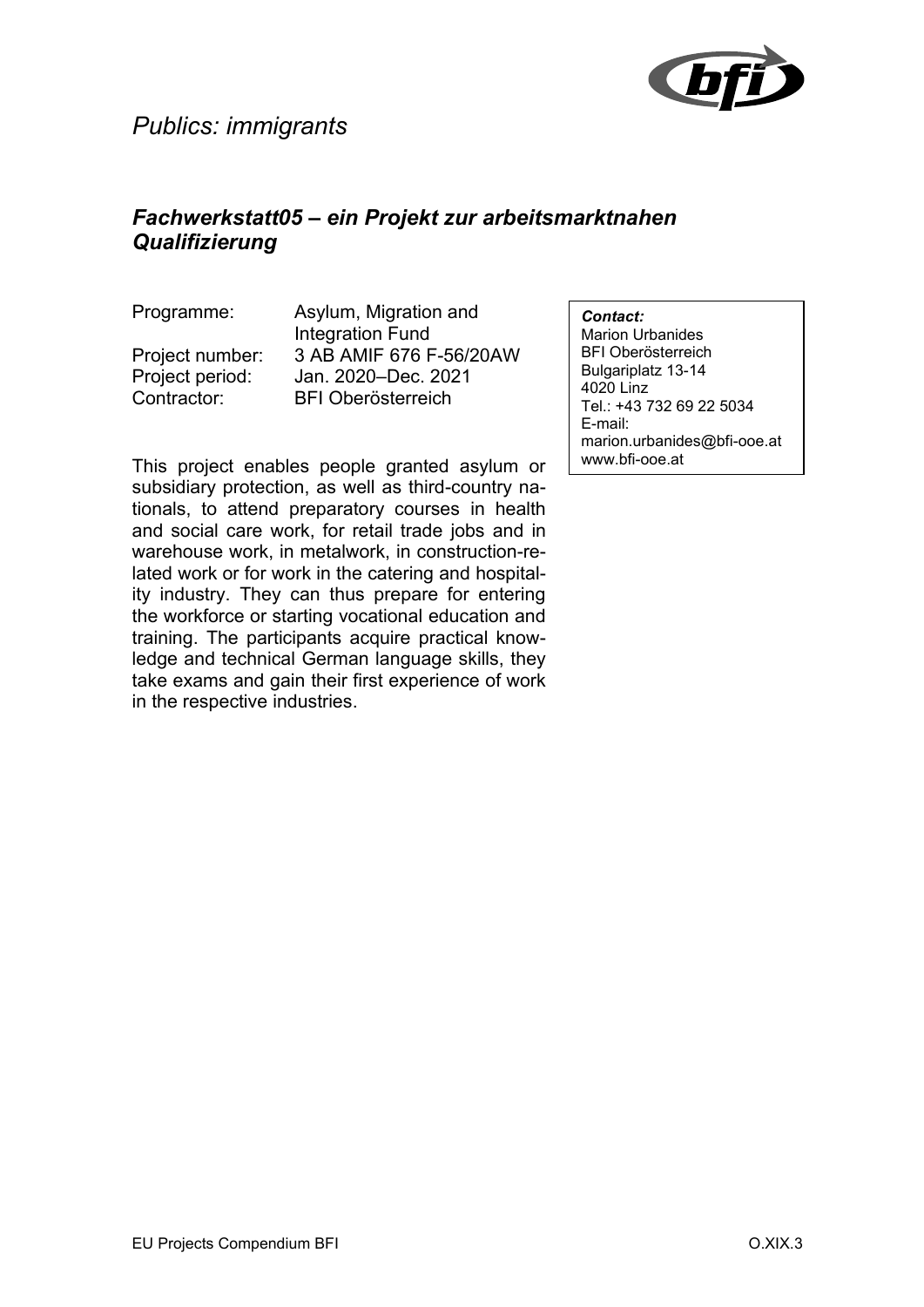

## *MESO – Bildungsmaßnahmen für Drittstaatsangehörige in Oberösterreich*

Programme: Asylum, Migration and Integration Fund Project number: 3 SB AMIF 668 F-56/20AK Project period: Jan. 2020–Dec. 2021 Contractor: BFI Oberösterreich

In this project, people who have been granted asylum or who are entitled to subsidiary protection, as well as third-country nationals, can specifically prepare for entering the workforce in B2 level intensive German courses. Contents:

- German language course
- acquiring a recognised German language certificate (ÖIF exam B2)
- honing social and intercultural skills
- learning support
- coaching
- basic computer skills
- vocational orientation
- competence-oriented counselling
- field trips

*Contact:*

Katrin Kreismayr BFI Oberösterreich Bulgariplatz 13-14 4020 Linz Tel.: +43 732 69 22 6054 E-mail: katrin.kreismayr@bfi-ooe.at www.bfi-ooe.at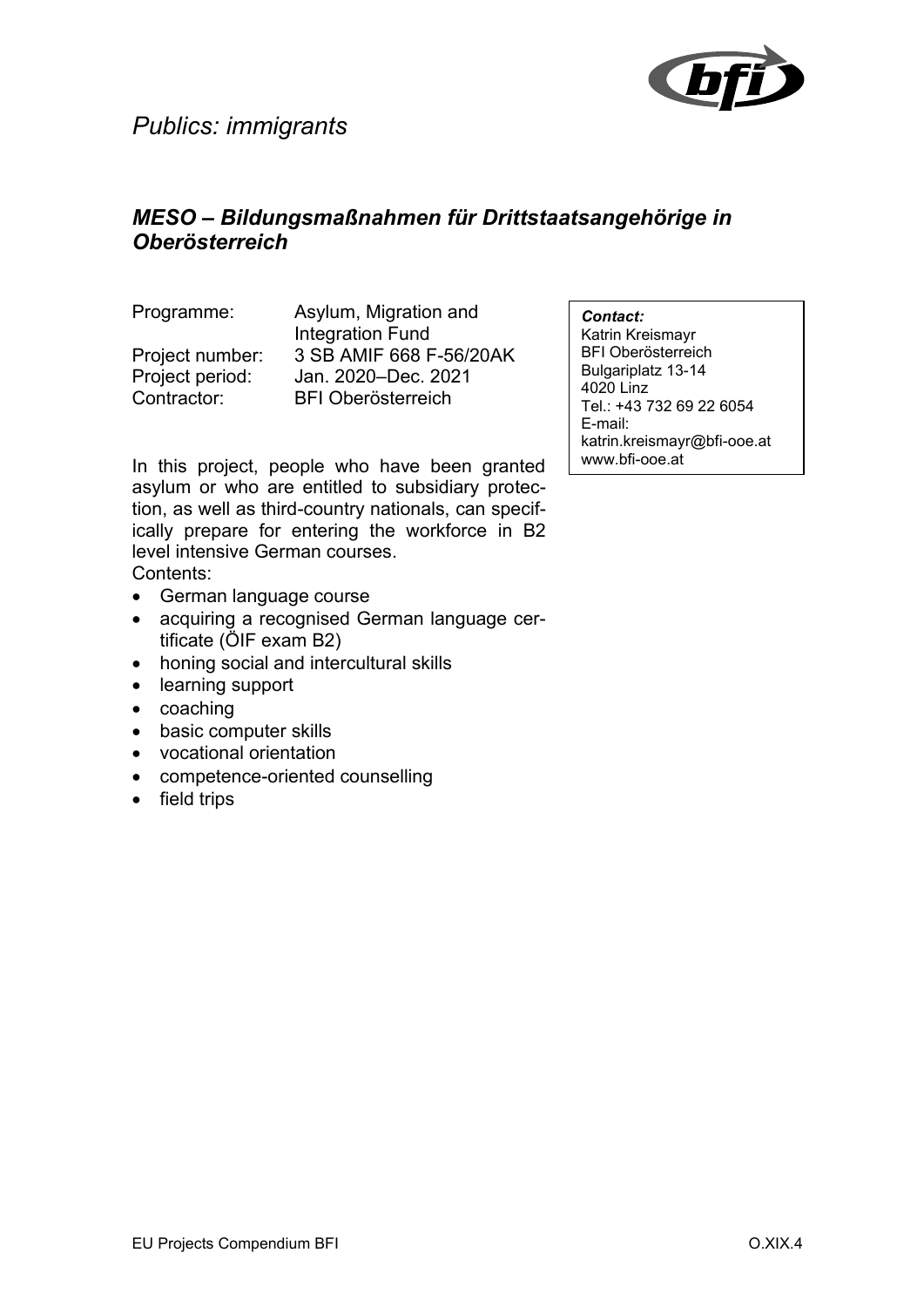

### *Publics: teachers, trainers*

## *SCLASS Sustainability in the Classroom*

Programme: Erasmus+

Project number: 2020-1-DK01-KA201-075165 Project period: Nov. 2020–Oct. 2022 Contractor: ZBC – Zealand Business **College Denmark** www.zbc.dk

The main objectives of the SCLASS project are

- to develop common teaching and learning modules in sustainability, based on the UN sustainable development goals, for young people in Europe,
- to develop a European programme for teacher partnerships to promote global skills of young people, and
- a digital resource platform for teaching and teacher-student collaboration.

Project Web site: www.sclass.eu

*Contact at the BFI:* Marlies Auer BFI Oberösterreich Muldenstraße 5 4020 Linz Tel.: +43 732 69 22 5436 E-mail: marlies.auer@bfi-ooe.at www.bfi-ooe.at

#### *Other transnational partners:*

Artesis Plantijn Hogeschool Antwerpen **Belgium** www.ap.be

IFOA – Istituto Formazione Operatori Aziendali **Italy** www.ifoa.it

EDUGEP **Portugal** www.edugep.pt

Centro Integrado Público de Formación Profesional Misericòrdia **Spain** www.cipfp-misericordia.org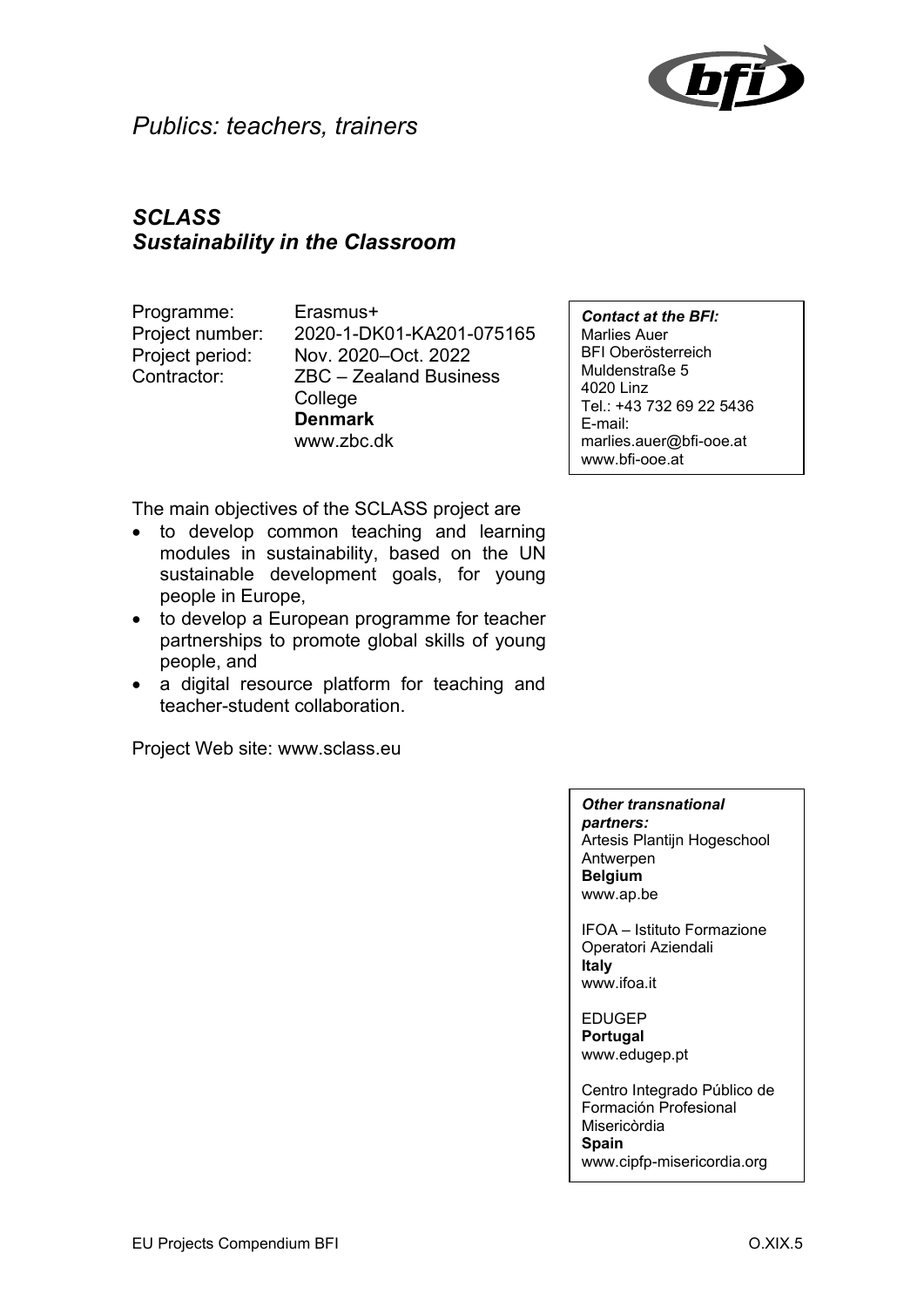

#### *VITALity for the Future*

Programme: Erasmus+

Project number: 2020-1-NL01-KA202-064634 Project period: Sept. 2020–Dec. 2022 Contractor: ROC Midden Nederland **Netherlands** www.rocmn.nl

*Contact at the BFI:* Ute Schulz BFI Oberösterreich Muldenstraße 5 4020 Linz Tel.: +43 732 69 22 6009 E-mail: ute.schulz@bfi-ooe.at www.bfi-ooe.at

This project pursues an innovative approach to meeting current and future challenges in the health care sector. Based on the notion of vitality and the concept of positive health – with its focus on quality of life, empowerment and the possibility of developing and realising one's full potential – prevention skills for healthy ageing are being developed. This includes not only physical, but also mental and psychological well-being, nutrition and exercise.

The main objectives of the project are

- to develop a specific learning module for vitality-related initial and continuous VET (e. g. in health care, social care, sport and beauty),
- to develop learning materials on vitality and positive health for all VET students,
- to develop support materials and a training course for teachers and trainers.

*Other transnational partners:* Etelä-Karjalan koulutuskuntayhtymä **Finland** www.ekky.fi

Institute for Positive Health **Netherlands** www.iph.nl

Stichting Christelijk Regionaal Opleidingen Centrum Noorden Oost-Nederland **Netherlands** www.alfa-college.nl

AEVA – Associação para a Educação e Valorização da Região de Aveiro **Portugal** www.aeva.eu

Centrul pentru Promovarea Învățării Permanentea - CPIP **Romania** www.cpip.ro

Societatea Română de Chirurgie Vasculară **Romania** www.srcv.ro

kent + mcgill **UK** www.kentmcgill.co.uk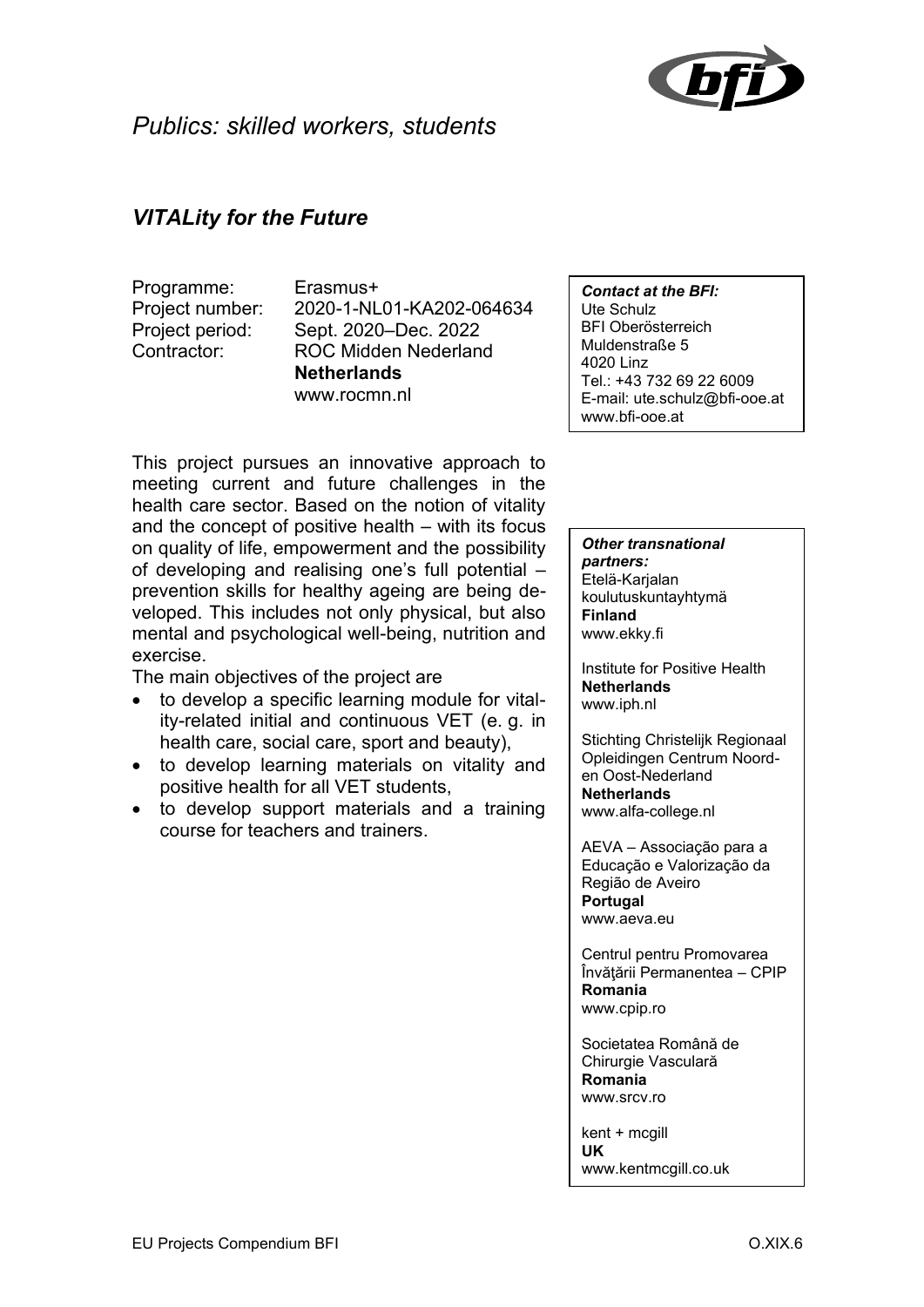

#### *Pole Position Startklar für den Arbeitsmarkt*

Programme: Asylum, Migration and Integration Fund Project number: MNI 02-18/2020 Project period: Jan. 2020–Dec. 2021 Contractor: BFI Tirol Bildungs GmbH

The "Pole Position" project facilitates the sustainable integration into the Tyrolean labour market of recognised refugees, persons granted subsidiary protection and third-country nationals with a residence permit in accordance with the Austrian Settlement and Residence Act. Specific vocational preparation courses in care, the retail trade, the catering and hospitality industry, and for commercial and technical jobs optimally prime participants for entering the workforce or for starting subsequent training. They acquire work-related and technical German language skills as well as specific orientational and basic knowledge, both theoretical and practical, in order to improve their vocational competence. In addition, they receive practical training and gain insights into everyday working life in the respective sectors.

*Contact:* Margit Kerschbaumer BFI Tirol Ing.-Etzel-Straße 7 6020 Innsbruck Tel.: +43 512 596 60 233 E-mail: margit.kerschbaumer@bfitirol.at www.bfi.tirol